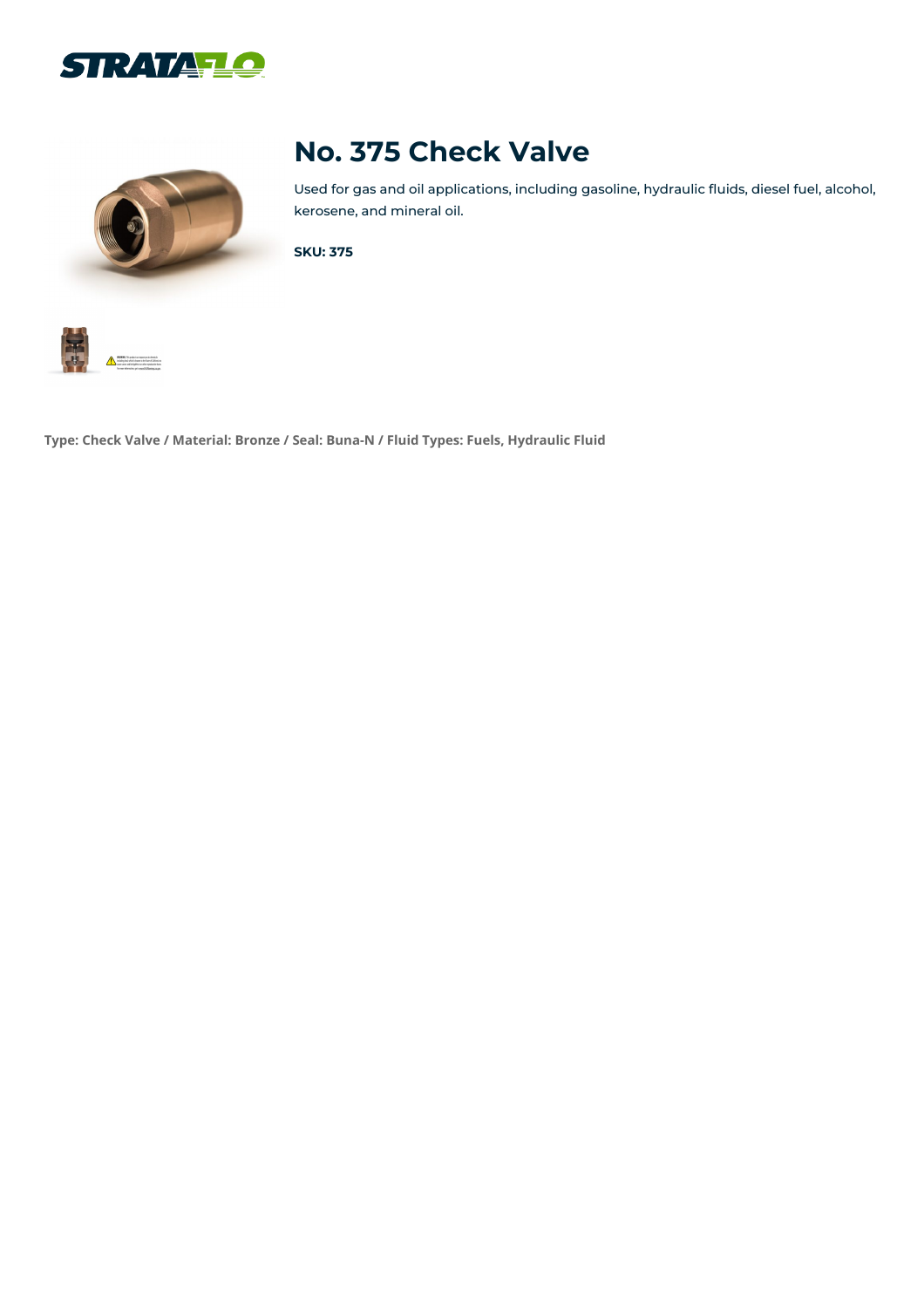## Buna-N Rubber Poppet for Oil and Gas Applications

The No. 375 check valve is made of a one-piece cast brass body. Designed to operate in any position, a sensitive spring has been added to close the poppet automatically. The rubber poppet is fully-formed around a solid steel insert to provide greater strength in commercial applications. Each valve is tested twice for casting integrity and backflow **prevention. All valves are 100% American-Made and built to last.**

| <b>Part Number</b> | <b>Pipe Size</b> | <b>Flow Rate (Cv)</b> | <b>Overall Length</b> | <b>Valve Diameter</b> | <b>Valve Weight</b> |
|--------------------|------------------|-----------------------|-----------------------|-----------------------|---------------------|
| 375-038            | 3/8"             | 2 GPM                 | 2.63"                 | 1.16"                 | 050 lb.             |
| 375-050            | 1/2"             | 4 GPM                 | 2.69"                 | 1.40"                 | 0.45 lb.            |
| 375-075            | 3/4"             | 6 GPM                 | 3.31"                 | 1.62"                 | 0.80 lb.            |
| 375-100            | T"               | 13 GPM                | 3.69"                 | 2.00"                 | $1.05$ lb.          |
| 375-125            | $1 - 1/4"$       | 24 GPM                | 4.57"                 | 2.41"                 | 1.80 lb.            |
| 375-150            | $1 - 1/2"$       | 38 GPM                | 4.88"                 | 2.69"                 | 2.25 lb.            |
| 375-200            | 2"               | 61 GPM                | 5.56"                 | 3.34"                 | 3.10 lb.            |
| 375-250            | $2 - 1/2"$       | 69 GPM                | 6.79"                 | 3.81"                 | 7.15 lb.            |
| 375-300-F          | $3"$ *           | <b>110 GPM</b>        | 7.40"                 | 4.71"                 | 11.80 lb.           |
| 375-300            | $3" **$          | 69 GPM                | 6.79"                 | 3.81"                 | 6.60 lb.            |
| 375-400            | 4"               | <b>205 GPM</b>        | 10.00"                | 5.80"                 | 21.70 lb.           |

#### Dimensions

Cv is flow (GPM) with a 1 psi differential pressure. NPT threaded. \*\*New valve: Standard female threads on both ends, Cv factor of 185. \*\* Original valve: 2-1/2" valve body with 3" male thread on both ends, Cv factor of 69.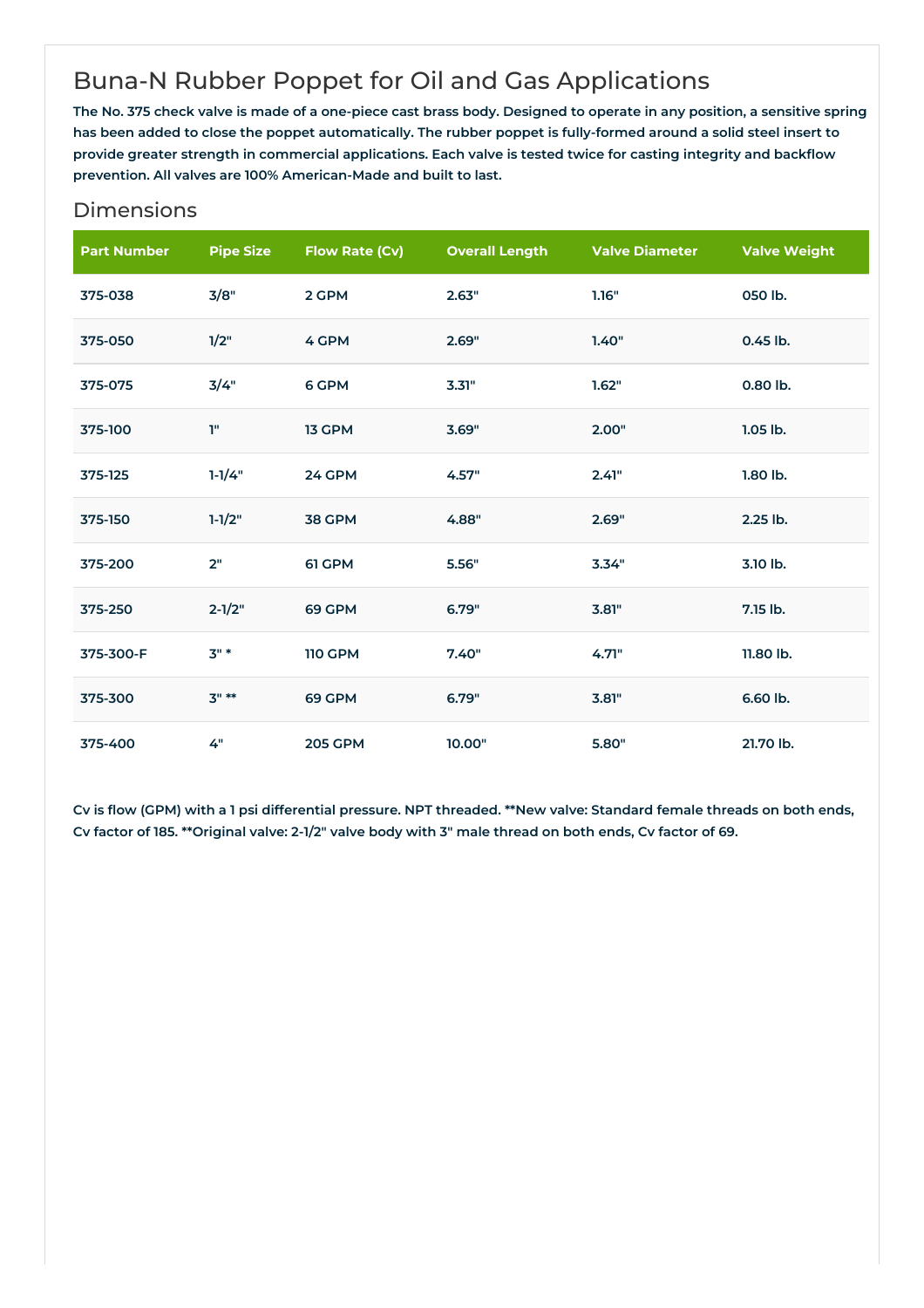### Materials & Operational Specifications

| <b>Part Name</b>              | <b>Specs</b>               |
|-------------------------------|----------------------------|
| <b>Body</b>                   | Cast Bronze C84400         |
| <b>Stem</b>                   | <b>303 Stainless Steel</b> |
| Poppet                        | <b>Buna-N Rubber</b>       |
| Spring                        | <b>302 Stainless Steel</b> |
| <b>Cup Washer</b>             | <b>304 Stainless Steel</b> |
| Locknut                       | 18/8 Stainless Steel       |
| <b>Country of Origin</b>      | Made in the USA            |
| Max. Temperature              | 225°F                      |
| <b>Working Pressure</b>       | 400 psi                    |
| <b>Cracking Pressure</b>      | $1-2$ lbs.                 |
| <b>Opt. Cracking Pressure</b> | 1/2, 5, or 10 lbs.         |

WARNING: This product can expose you to chemicals including lead, which is known to the State of California to **cause cancer and birth defects or other reproductive harm. For more information, go to www.P65Warnings.ca.gov**

### You may also like…



No. 3375 Check Valve  $$181.63 - $609.05$ Type: Check Valve Material: 303 Stainless

No. 2375 Check Valve  $$42.55 - $602.87$ Type: Check Valve Material: Nickel-Plated Bronze